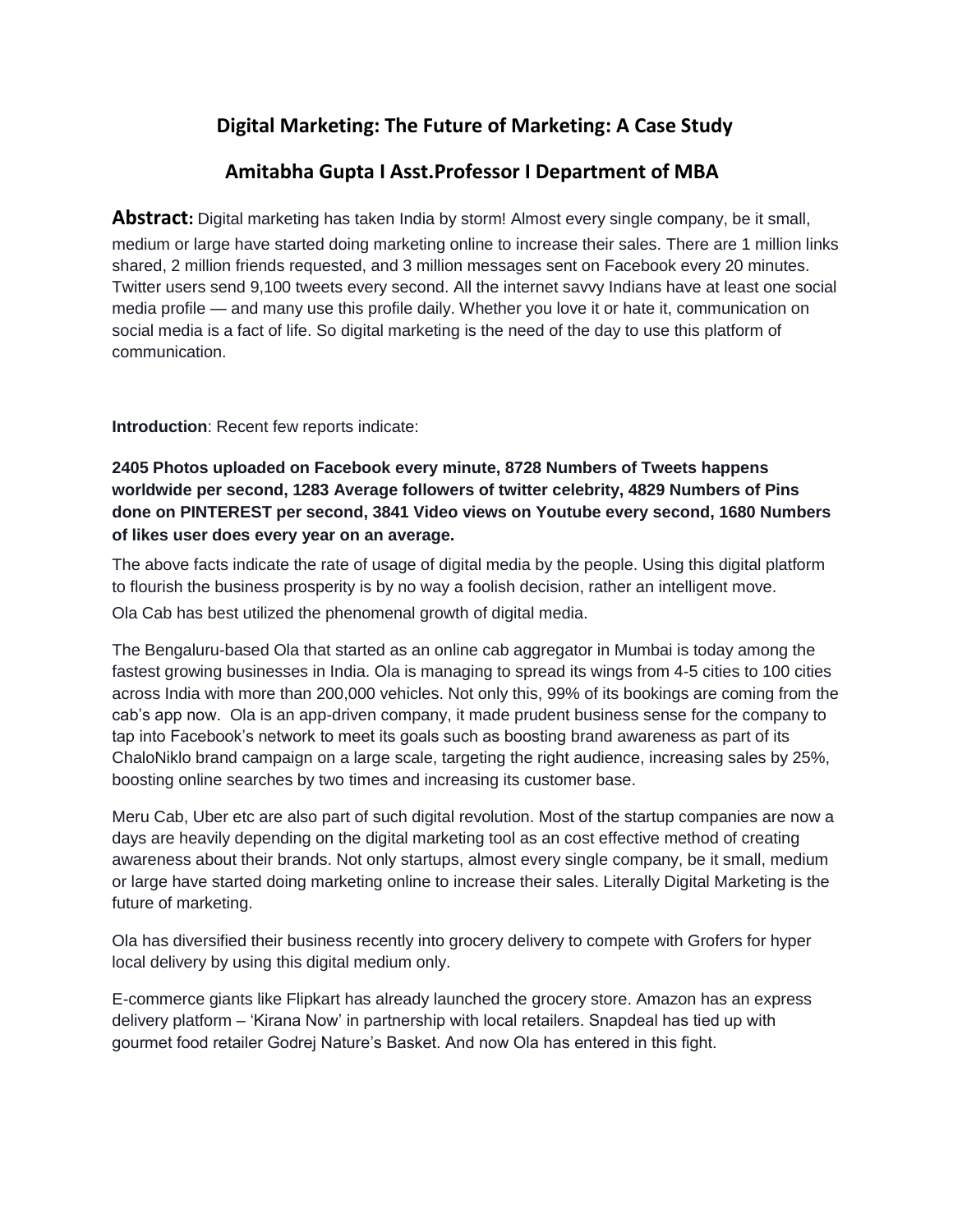### **Why Companies are investing heavily on Digital Marketing?**

Companies are heavily investing in Indian Market. Most common reasons behind such phenomenal growth of online/internet/digital marketing can best be described with the following facts:

1. Growth of Internet Usage Over the Year in Indian Market:

| Year | <b>Internet Users in India(Mn)</b> |
|------|------------------------------------|
| 2000 | 10                                 |
| 2010 | 100                                |
| 2014 | 200                                |
| 2015 | 300                                |



2. According to Magna-Global, India will be the most dynamic online ad spender in 2015:

| Year                           | 2015  | 2016  | 2017  | 2018  | % Increase |
|--------------------------------|-------|-------|-------|-------|------------|
| <b>Digital Marketing Spend</b> | 55.1  | 69.7  | 88.1  | 103.2 | 87.29      |
| TV Advertising                 | 567.4 | 672.4 | 771.9 | 885   | 55.97      |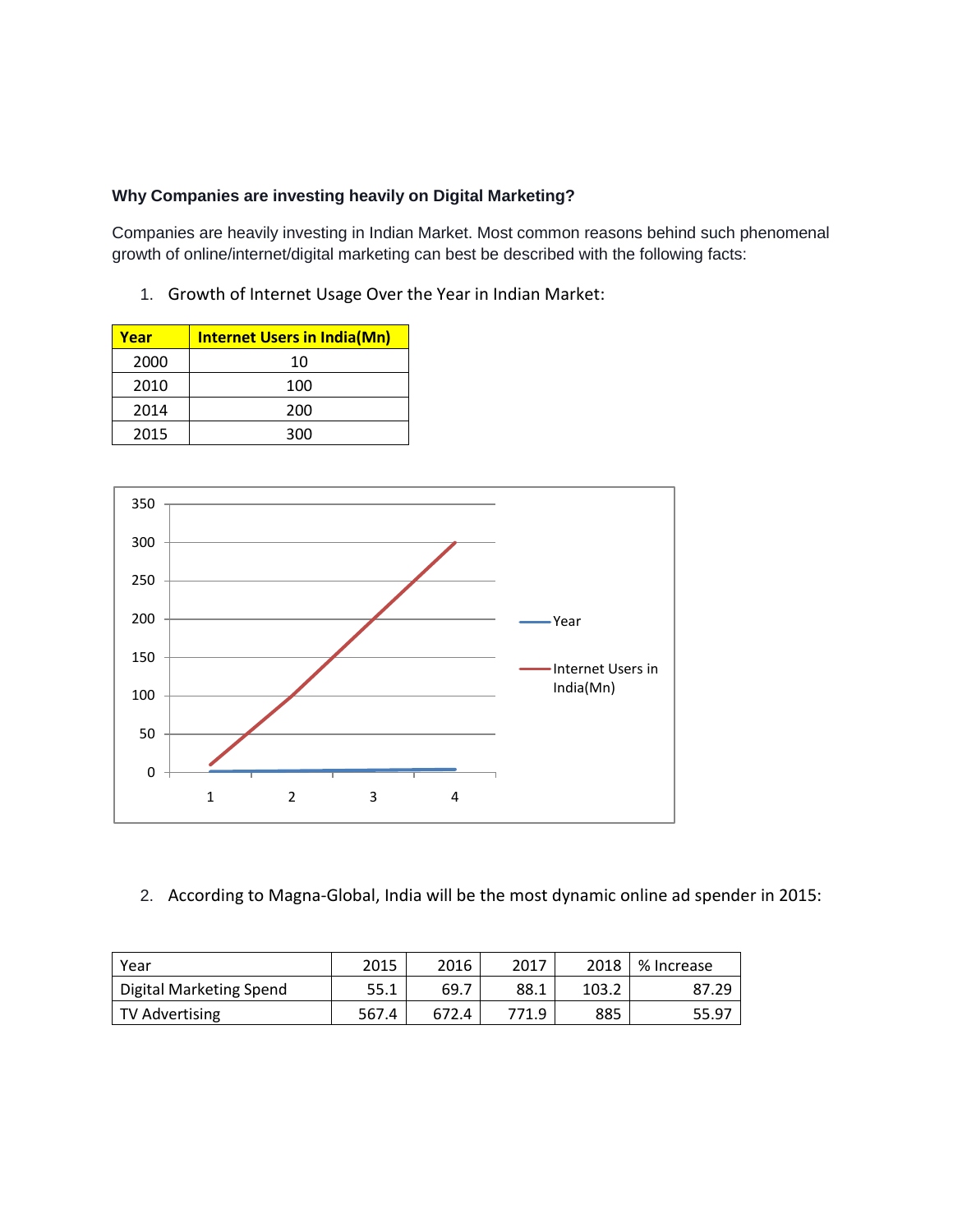|                                | $\frac{9}{6}$ |
|--------------------------------|---------------|
|                                | Increase      |
|                                | in ad         |
|                                | spend         |
|                                | between       |
|                                | $2015 -$      |
| <b>Type of Ad Media</b>        | 2018          |
| <b>Digital Marketing Spend</b> | 87.29         |
| <b>TV Advertising</b>          | 55.97         |



3. Active Internet Users in India:

| Period   | Active Internet Users in India |
|----------|--------------------------------|
| $Oct-14$ | 213                            |
| $Dec-14$ | 232                            |
| $Jun-15$ |                                |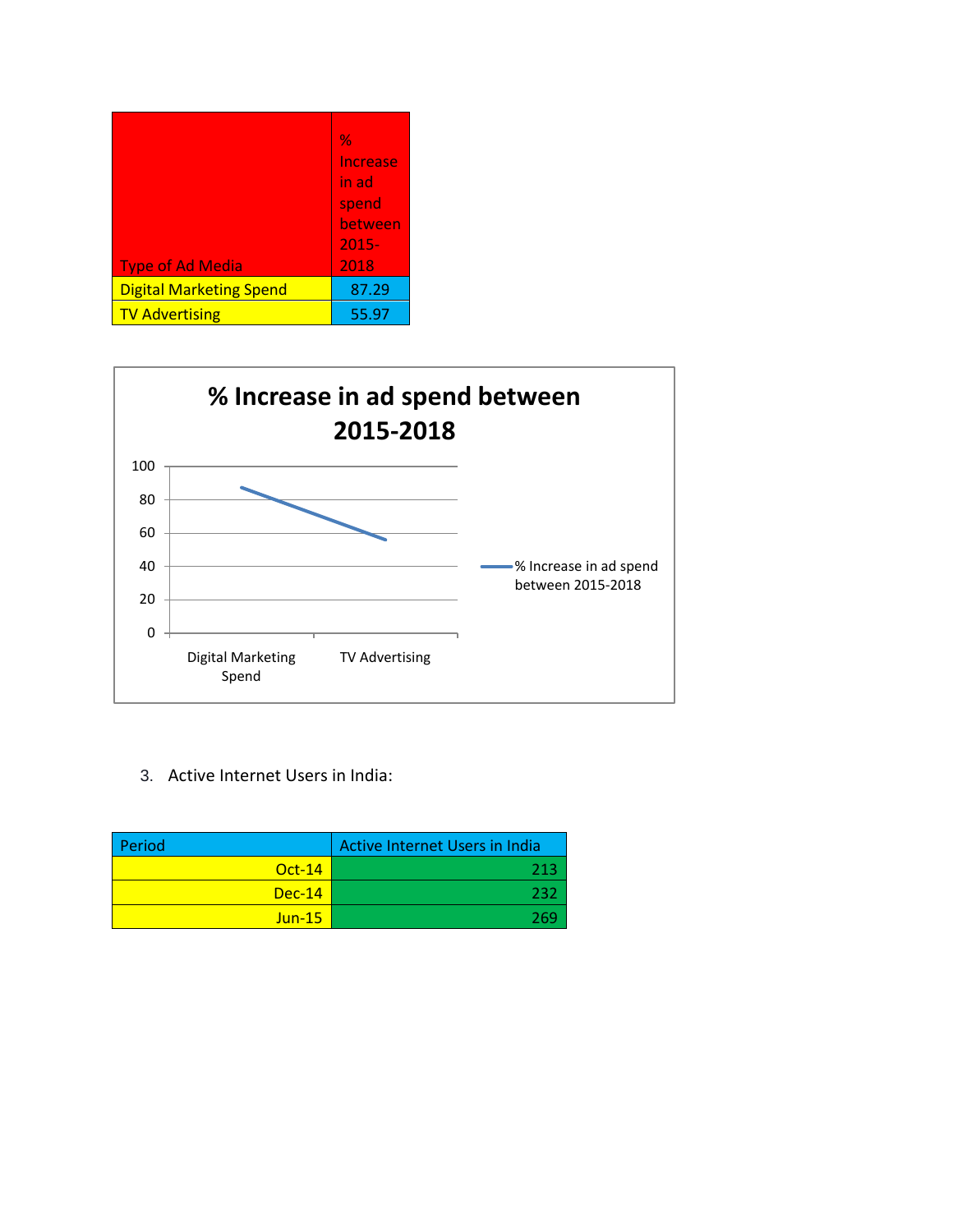

4. Social Media Revolution in India:

| Type of Social Media | Users in India (Mn) |
|----------------------|---------------------|
| Twitter              | 35                  |
| Linkedin             |                     |
| Facebook             | 111                 |

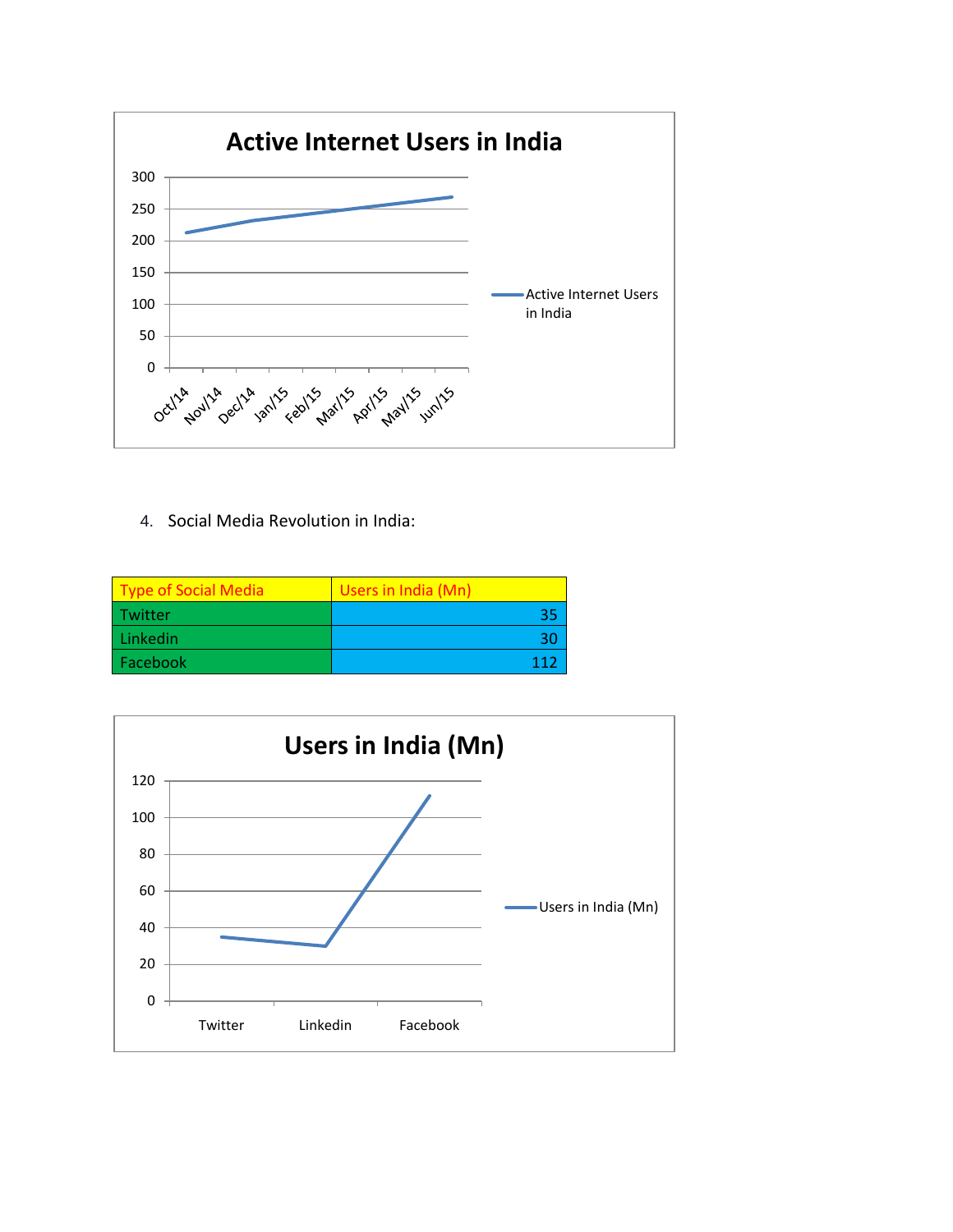## 5. E-Commerce Revolution India:

| Year | <b>E-Commerce Market in</b><br>India(Bn) |
|------|------------------------------------------|
| 2014 |                                          |
| 2016 | 15                                       |

400% Increase in E-Commerce business is expected within 2016.

Above facts encourages all the corporate to increase their marketing spend in different forms of digital medias. Digital marketing is really paying off to the advertiser and results can be easily being seen instantly. So measuring advertising effectiveness is also very easy in this form of media as compared to other traditional media.

Facebook as a digital marketing media allow the advertisers to implement DAGMAR i.e. Defining Advertising Goal for Measuring Advertising Result in an effective way. If any Event Management Company wants to sell the tickets of their event in India, one of the easiest step they can take is to give an advertisement in Facebook and "Promote" it to reach targeted audience with a minimum budget. Link the Facebook advertisement with Indianstages.com so that whom so ever is click the Facebook advertisement they will be landed in Indianstages.com where they can purchase the tickets online. IndianStages.com will hand over the money to the advertiser after deducting an agreed %. So, here the advertiser can have an outcome based advertising plan which can be measured instantly.

**E-Commerce Revolution: The Jabong Story:** Jabong was launched in early 2012 by Praveen Sinha as an e-commerce portal to cater the fashion needs of men, women and kids across footwear, apparel, jewellery and accessories.

According to a report from internet analytics firm ComScore in September 2012, Jabong.com had the second-highest volume of traffic among Indian e-commerce websites, in just a few months of its launch. The platform counted 1.9 million gross orders in the first quarter of the financial year 2014, according to a disclosure by Kinnevik, an investor in Jabong.

The report further indicated that Jabong, in March 2014, had a total customer base of 2.9 million, as opposed to one million in the corresponding month last year. In December 2013, Jabong crossed \$25 million in revenue. The fashion e-commerce market in India is currently valued at \$20 billion and is expected to touch \$35 billion by 2020.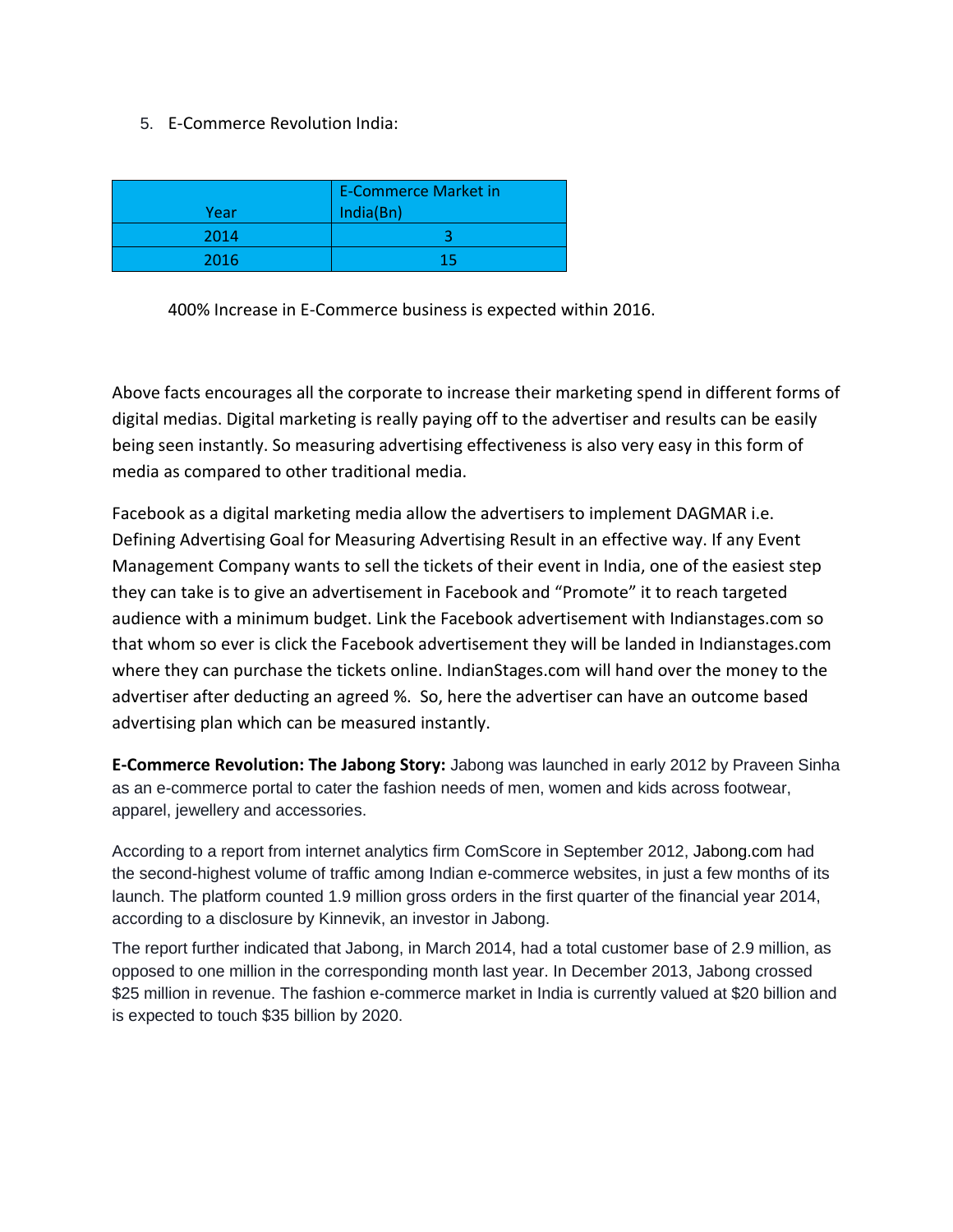

Success of Jabong encourages other players to get into digital mode retailing through Internet and other digital Medias.

As previously stated there is a projected 400% increase in Indian e-commerce business within 2016, the traditional retailers are also moving towards e-tailing as part of their business extension. Online presence of any type of business is the need of the day as it is the future of marketing.

## **Digital India Movement by Prime Minister: Narendra Modi:**

**Prime Minister Narendra Modi urged more companies to make electronic and digital goods, reviving his campaign promise to bridge India's digital divide backed by over \$70 billion (4.5 lakh crore rupees) in investment pledges. India's top businessmen including brothers Mukesh and Anil Ambani, Azim Premji and Sunil Mittal were present in Delhi as the PM launched the 'Digital India Week'.**

**Digital India is a massive tech push to provide electronic governance and universal phone** connectivity across the country. The aim is to bridge the digital divide, bringing in large investments in technology manufacturing.

PM Modi spoke of the need to boost local manufacturing of electronics - the country's largest import after oil. "Why can't we make quality electronic goods that are globally competitive?" he said in a speech to a packed 14,000-seater indoor stadium.

Reliance Industries Ltd chairman Mukesh Ambani and Bharti Enterprises head Sunil Bharti Mittal led a roll call of industrialists sharing the dais with the Prime Minister, promising investments of over 4,50,000 crore rupees (\$71 billion) to back the government's initiative.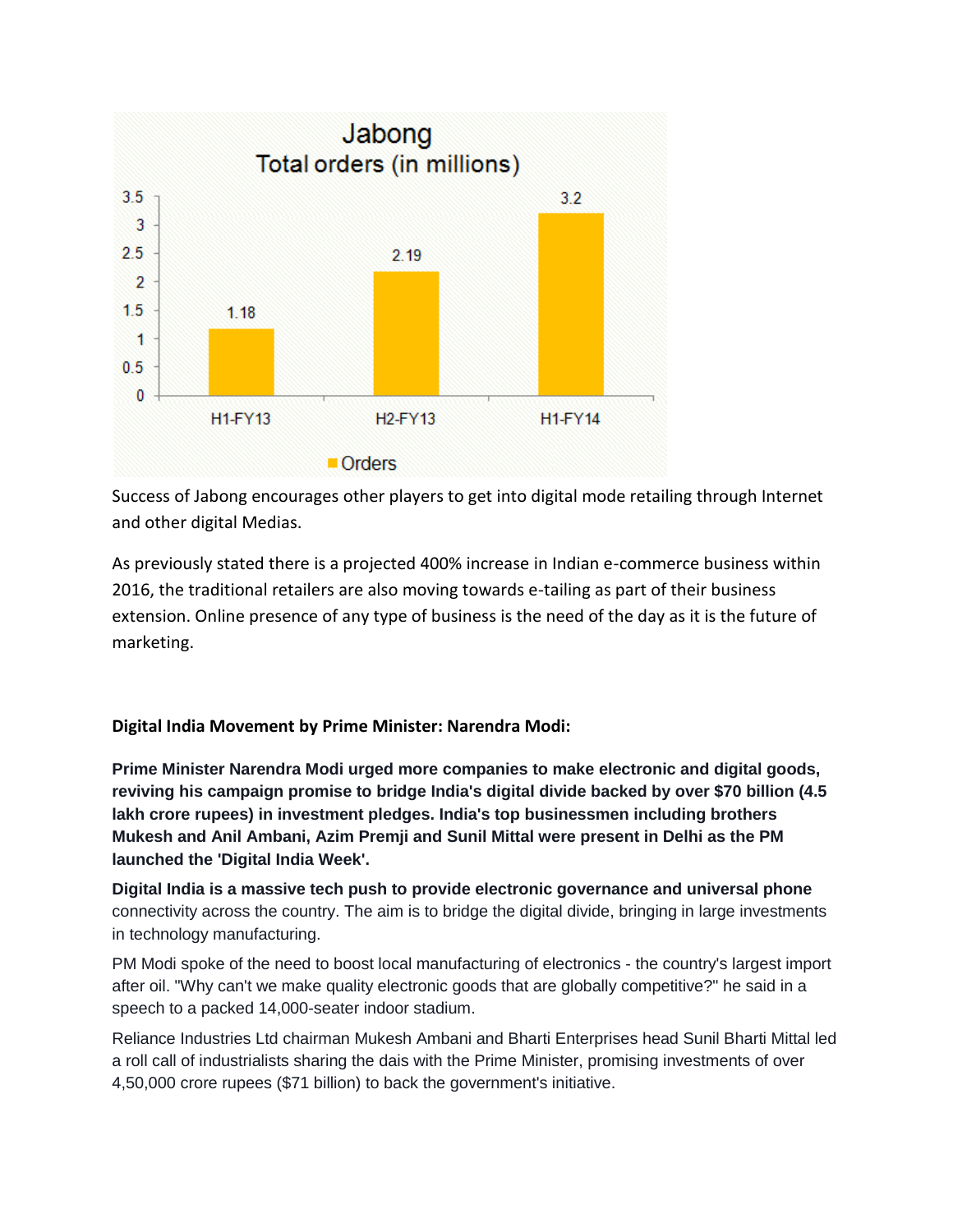Besides investment, the initiative is also expected to create 18 lakh jobs. PM Modi said, "Make in India is important but 'Design in India' equally important for digital India."

The push to connect India and drive a national fibre optic network, approved by the previous Congress-led government in 2011, has made slow progress in utilizing technology to bring services and deliverables to those outside large towns and cities.

India's average Internet speed was ranked 115th globally in the first quarter of the year, among countries studied by services provider Akamai Technologies. India had just a little over 100 million broadband subscribers at the end of April, out of a population of close to 1.3 billion.

A growing economy and falling handset prices make India one of the fastest growing smartphone markets in the world, and PM Modi wants to harness that to drive social development in fields like education and health.

**PM Modi has used social media and particularly Twitter, where he has 13 million followers, to style himself as a leader in touch with technology.**

**The earning of IRCTC is more than the total value of Flipkart and Amazon:** We are amazed with the success of Flipkart, Amazon etc. But the report says the earning of IRCTC is more than the total value of Flipkart and Amazon.

Report indicates:

• More than 1.2 lakhs users can operate the site at any time. IRCTC can generate 7200 tickets per minute.

- The bandwidth of the server is 775MBPS-1GBPS.
- On an average, 432826 tickets are generated on daily basis.
- Nearly 42% of customers pay for IRCTC booking through Internet banking & 24% use Credit/Debit cards.
- IRCTC was listed top in most searched term of the year 2014 by Google India.
- IRCTC also provide I Ticket facility (like E Ticket) which means your ticket will be send by postal after booking through online.
- Here is the number of tickets generated in the last few years:

2010-2011: 9,69,11,000 2011-2012: 11,61,77,000 2012-2013: 14,06,88,000 2013-2014: 15,79,81,713

#### **Funding is raining in internet marketing firms:**

1) Bangalore based Elanic, an online marketplace for selling and buying women's pre-owned fashion goods has raised an undisclosed amount of seed funding from Singapore based Japanese venture capital firm Rebright Partners, Sachin Bansal and Binny Bansal backed-Tracxn Labs, and Angel investor Aneesh Reddy. Elanic was founded by Palkush RaiChawla, Abhilash Narahari and Aditi Rohan in 2015. The company plans for a pan India expansion with the newly acquired funds.